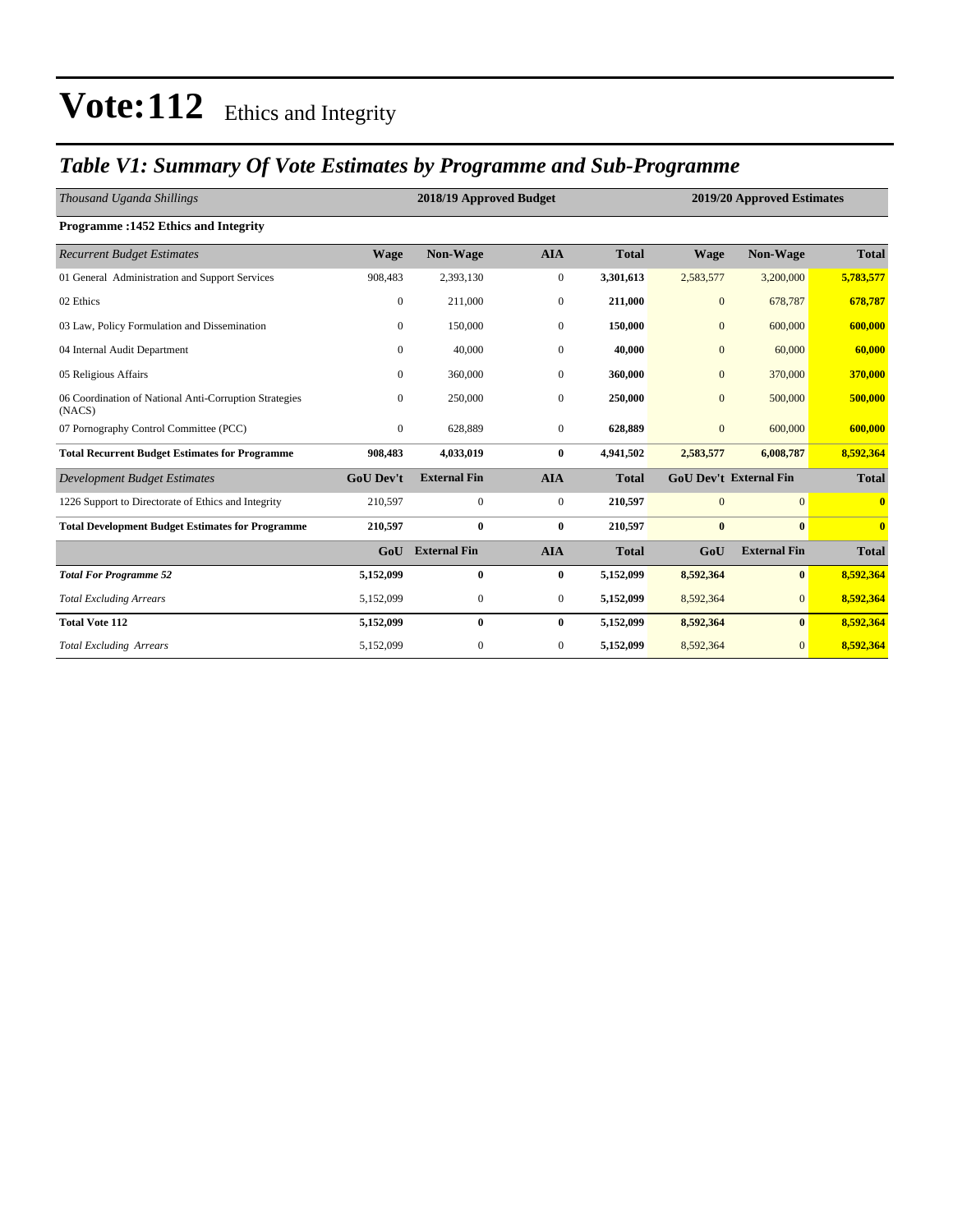### *Table V2: Summary Vote Estimates by Item*

| Thousand Uganda Shillings                                   |           | 2018/19 Approved Budget |                  |                  | 2019/20Approved Estimates |                     |               |
|-------------------------------------------------------------|-----------|-------------------------|------------------|------------------|---------------------------|---------------------|---------------|
|                                                             | GoU       | <b>External Fin</b>     | AIA              | Total            | GoU                       | <b>External Fin</b> | <b>Total</b>  |
| <b>Employees, Goods and Services (Outputs Provided)</b>     | 4,941,502 | $\bf{0}$                | $\bf{0}$         | 4,941,502        | 8,592,364                 | $\bf{0}$            | 8,592,364     |
| 211101 General Staff Salaries                               | 908,483   | $\bf{0}$                | $\bf{0}$         | 908,483          | 908,483                   | $\bf{0}$            | 908,483       |
| 211102 Contract Staff Salaries                              | $\bf{0}$  | $\bf{0}$                | $\bf{0}$         | $\boldsymbol{0}$ | 1,675,094                 | $\bf{0}$            | 1,675,094     |
| 211103 Allowances (Inc. Casuals, Temporary)                 | 705,000   | $\bf{0}$                | $\bf{0}$         | 705,000          | 933,100                   | $\bf{0}$            | 933,100       |
| 212102 Pension for General Civil Service                    | 41,851    | $\bf{0}$                | $\bf{0}$         | 41,851           | 46,396                    | $\bf{0}$            | 46,396        |
| 213001 Medical expenses (To employees)                      | 12,000    | $\bf{0}$                | $\bf{0}$         | 12,000           | 12,000                    | $\bf{0}$            | 12,000        |
| 213002 Incapacity, death benefits and funeral expenses      | 6,000     | $\bf{0}$                | $\bf{0}$         | 6,000            | 6,000                     | $\bf{0}$            | 6,000         |
| 213004 Gratuity Expenses                                    | 173,478   | $\bf{0}$                | $\bf{0}$         | 173,478          | 173,478                   | $\bf{0}$            | 173,478       |
| 221001 Advertising and Public Relations                     | 122,149   | $\boldsymbol{0}$        | $\bf{0}$         | 122,149          | 125,256                   | $\bf{0}$            | 125,256       |
| 221002 Workshops and Seminars                               | 788,500   | $\bf{0}$                | $\bf{0}$         | 788,500          | 1,590,000                 | $\bf{0}$            | 1,590,000     |
| 221003 Staff Training                                       | 100,000   | $\bf{0}$                | $\bf{0}$         | 100,000          | 60,000                    | $\bf{0}$            | 60,000        |
| 221007 Books, Periodicals & Newspapers                      | 25,000    | $\bf{0}$                | $\bf{0}$         | 25,000           | 25,000                    | $\bf{0}$            | 25,000        |
| 221008 Computer supplies and Information Technology<br>(TT) | 16,000    | $\bf{0}$                | $\bf{0}$         | 16,000           | 16,000                    | $\bf{0}$            | <b>16,000</b> |
| 221009 Welfare and Entertainment                            | 120,000   | $\bf{0}$                | $\bf{0}$         | 120,000          | 309,500                   | $\bf{0}$            | 309,500       |
| 221011 Printing, Stationery, Photocopying and Binding       | 88,000    | $\boldsymbol{0}$        | $\bf{0}$         | 88,000           | 216,129                   | $\bf{0}$            | 216,129       |
| 221012 Small Office Equipment                               | 20,000    | $\bf{0}$                | $\bf{0}$         | 20,000           | 10,000                    | $\bf{0}$            | 10,000        |
| 221016 IFMS Recurrent costs                                 | 16,000    | $\bf{0}$                | $\bf{0}$         | 16,000           | 21,000                    | $\bf{0}$            | 21,000        |
| 221017 Subscriptions                                        | 12,000    | $\bf{0}$                | $\bf{0}$         | 12,000           | 12,000                    | $\bf{0}$            | 12,000        |
| 221020 IPPS Recurrent Costs                                 | 25,000    | $\bf{0}$                | $\bf{0}$         | 25,000           | 20,000                    | $\bf{0}$            | 20,000        |
| 222001 Telecommunications                                   | 80,000    | $\bf{0}$                | $\bf{0}$         | 80,000           | 50,000                    | $\bf{0}$            | 50,000        |
| 222002 Postage and Courier                                  | 12,000    | $\bf{0}$                | $\bf{0}$         | 12,000           | 8,000                     | $\bf{0}$            | 8,000         |
| 222003 Information and communications technology<br>(ICT)   | 0         | $\bf{0}$                | $\bf{0}$         | 0                | 160,000                   | $\bf{0}$            | 160,000       |
| 223003 Rent – (Produced Assets) to private entities         | 580,000   | $\bf{0}$                | $\bf{0}$         | 580,000          | 594,400                   | $\bf{0}$            | 594,400       |
| 223004 Guard and Security services                          | 13,000    | $\bf{0}$                | $\bf{0}$         | 13,000           | 13,340                    | $\bf{0}$            | 13,340        |
| 223005 Electricity                                          | 40,000    | $\bf{0}$                | $\bf{0}$         | 40,000           | 70,000                    | $\bf{0}$            | 70,000        |
| 224004 Cleaning and Sanitation                              | 49,331    | $\bf{0}$                | $\bf{0}$         | 49,331           | 49,331                    | $\bf{0}$            | 49,331        |
| 225001 Consultancy Services- Short term                     | 30,000    | $\bf{0}$                | $\bf{0}$         | 30,000           | 40,000                    | $\bf{0}$            | 40,000        |
| 227001 Travel inland                                        | 380,000   | $\bf{0}$                | $\bf{0}$         | 380,000          | 653,000                   | $\bf{0}$            | 653,000       |
| 227002 Travel abroad                                        | 49,321    | $\bf{0}$                | $\bf{0}$         | 49,321           | 276,400                   | $\bf{0}$            | 276,400       |
| 227004 Fuel, Lubricants and Oils                            | 135,000   | $\bf{0}$                | $\bf{0}$         | 135,000          | 298,000                   | $\bf{0}$            | 298,000       |
| 228002 Maintenance - Vehicles                               | 50,000    | $\boldsymbol{0}$        | $\bf{0}$         | 50,000           | 161,000                   | $\bf{0}$            | 161,000       |
| 228003 Maintenance – Machinery, Equipment $\&$<br>Furniture | 233,389   | $\bf{0}$                | $\bf{0}$         | 233,389          | 11,800                    | $\bf{0}$            | 11,800        |
| 228004 Maintenance - Other                                  | 110,000   | $\bf{0}$                | $\bf{0}$         | 110,000          | 47,658                    | $\bf{0}$            | 47,658        |
| <b>Investment</b> (Capital Purchases)                       | 210,597   | $\bf{0}$                | $\bf{0}$         | 210,597          | $\bf{0}$                  | $\bf{0}$            | $\bf{0}$      |
| 312201 Transport Equipment                                  | 190,000   | $\boldsymbol{0}$        | $\bf{0}$         | 190,000          | $\boldsymbol{0}$          | $\bf{0}$            | $\bf{0}$      |
| 312213 ICT Equipment                                        | 20,597    | $\bf{0}$                | $\bf{0}$         | 20,597           | $\pmb{0}$                 | $\bf{0}$            | $\bf{0}$      |
| <b>Grand Total Vote 112</b>                                 | 5,152,099 | $\bf{0}$                | $\bf{0}$         | 5,152,099        | 8,592,364                 | $\bf{0}$            | 8,592,364     |
| <b>Total Excluding Arrears</b>                              | 5,152,099 | $\boldsymbol{0}$        | $\boldsymbol{0}$ | 5,152,099        | 8,592,364                 | $\mathbf{0}$        | 8,592,364     |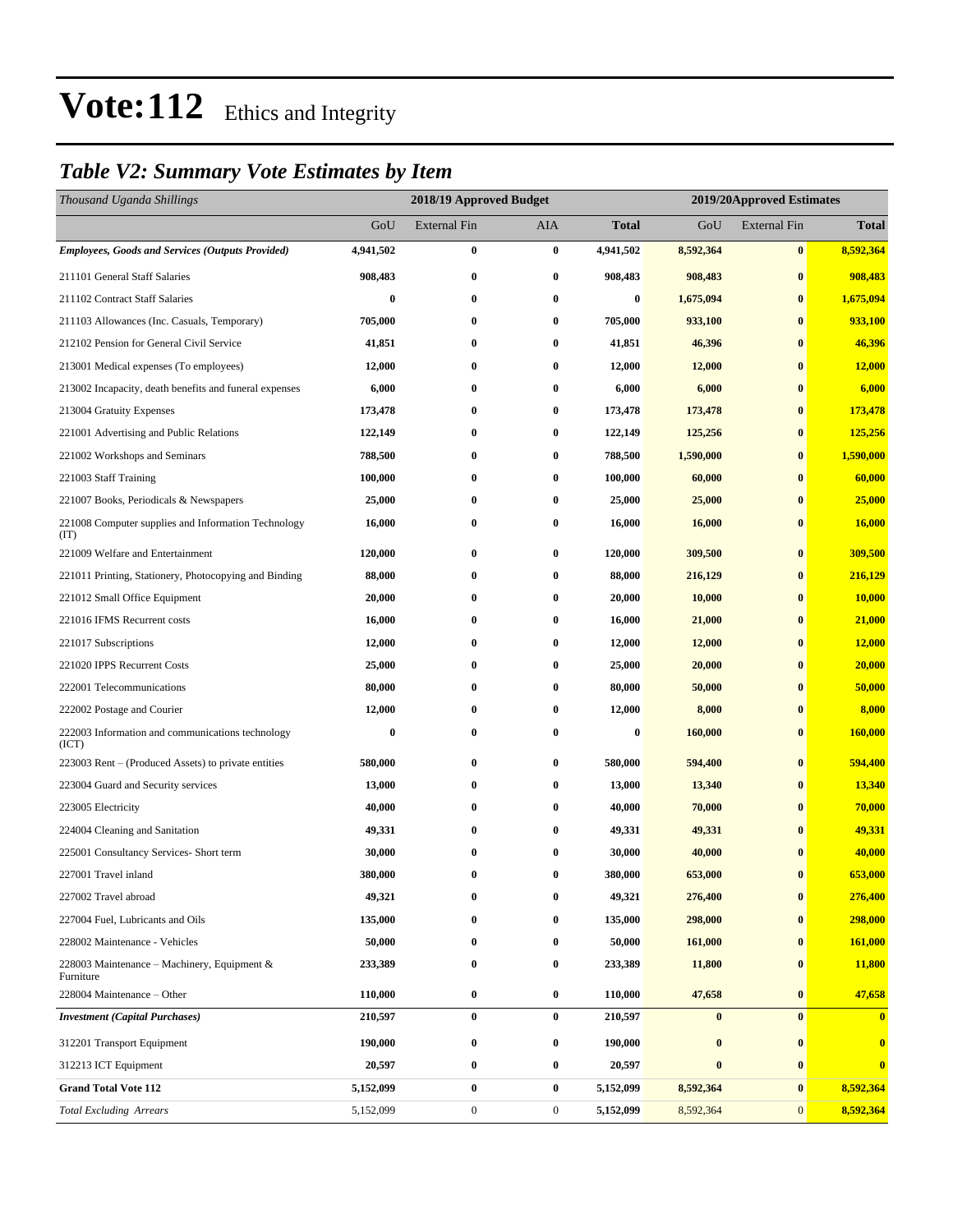### *Table V3: Detailed Estimates by Programme, Sub Programme, Output and Item*

#### *Programme :1452 Ethics and Integrity*

*Recurrent Budget Estimates*

#### **SubProgramme 01 General Administration and Support Services**

| Thousand Uganda Shillings                                |                  | 2018/19 Approved Budget |                  | 2019/20 Approved Estimates |                  |                |                |  |  |
|----------------------------------------------------------|------------------|-------------------------|------------------|----------------------------|------------------|----------------|----------------|--|--|
| <b>Outputs Provided</b>                                  | Wage             | Non Wage                | AIA              | <b>Total</b>               | Wage             | Non Wage       | <b>Total</b>   |  |  |
| <b>Output 145205 DEI Support Services</b>                |                  |                         |                  |                            |                  |                |                |  |  |
| 211101 General Staff Salaries                            | 908,483          | $\boldsymbol{0}$        | $\boldsymbol{0}$ | 908,483                    | 908,483          | $\overline{0}$ | 908,483        |  |  |
| 211102 Contract Staff Salaries                           | $\boldsymbol{0}$ | $\overline{0}$          | $\boldsymbol{0}$ | $\bf{0}$                   | 1,675,094        | $\overline{0}$ | 1,675,094      |  |  |
| 211103 Allowances (Inc. Casuals, Temporary)              | $\boldsymbol{0}$ | 400,000                 | $\boldsymbol{0}$ | 400,000                    | $\mathbf{0}$     | 480,000        | 480,000        |  |  |
| 212102 Pension for General Civil Service                 | $\boldsymbol{0}$ | 41,851                  | $\boldsymbol{0}$ | 41,851                     | $\boldsymbol{0}$ | 46,396         | 46,396         |  |  |
| 213001 Medical expenses (To employees)                   | $\boldsymbol{0}$ | 12,000                  | $\boldsymbol{0}$ | 12,000                     | $\boldsymbol{0}$ | 12,000         | 12,000         |  |  |
| 213002 Incapacity, death benefits and funeral expenses   | $\mathbf{0}$     | 6,000                   | $\boldsymbol{0}$ | 6,000                      | $\boldsymbol{0}$ | 6,000          | 6,000          |  |  |
| 213004 Gratuity Expenses                                 | $\mathbf{0}$     | 173,478                 | $\boldsymbol{0}$ | 173,478                    | $\boldsymbol{0}$ | 173,478        | 173,478        |  |  |
| 221001 Advertising and Public Relations                  | $\boldsymbol{0}$ | 62,149                  | $\boldsymbol{0}$ | 62,149                     | $\mathbf{0}$     | 119,656        | <b>119,656</b> |  |  |
| 221003 Staff Training                                    | $\boldsymbol{0}$ | 100,000                 | $\boldsymbol{0}$ | 100,000                    | $\boldsymbol{0}$ | 60,000         | 60,000         |  |  |
| 221007 Books, Periodicals & Newspapers                   | $\mathbf{0}$     | 25,000                  | $\boldsymbol{0}$ | 25,000                     | $\boldsymbol{0}$ | 25,000         | 25,000         |  |  |
| 221008 Computer supplies and Information Technology (IT) | $\mathbf{0}$     | 16,000                  | $\boldsymbol{0}$ | 16,000                     | $\boldsymbol{0}$ | 16,000         | <b>16,000</b>  |  |  |
| 221009 Welfare and Entertainment                         | $\boldsymbol{0}$ | 60,000                  | $\boldsymbol{0}$ | 60,000                     | $\boldsymbol{0}$ | 260,000        | 260,000        |  |  |
| 221011 Printing, Stationery, Photocopying and Binding    | $\mathbf{0}$     | 70,000                  | $\boldsymbol{0}$ | 70,000                     | $\mathbf{0}$     | 200,000        | 200,000        |  |  |
| 221012 Small Office Equipment                            | $\boldsymbol{0}$ | 20,000                  | $\boldsymbol{0}$ | 20,000                     | $\boldsymbol{0}$ | 10,000         | 10,000         |  |  |
| 221016 IFMS Recurrent costs                              | $\boldsymbol{0}$ | 16,000                  | $\boldsymbol{0}$ | 16,000                     | $\boldsymbol{0}$ | 21,000         | 21,000         |  |  |
| 221017 Subscriptions                                     | $\boldsymbol{0}$ | 12,000                  | $\boldsymbol{0}$ | 12,000                     | $\boldsymbol{0}$ | 12,000         | <b>12,000</b>  |  |  |
| 221020 IPPS Recurrent Costs                              | $\boldsymbol{0}$ | 25,000                  | $\boldsymbol{0}$ | 25,000                     | $\boldsymbol{0}$ | 20,000         | 20,000         |  |  |
| 222001 Telecommunications                                | $\boldsymbol{0}$ | 80,000                  | $\boldsymbol{0}$ | 80,000                     | $\mathbf{0}$     | 50,000         | 50,000         |  |  |
| 222002 Postage and Courier                               | $\boldsymbol{0}$ | 12,000                  | $\boldsymbol{0}$ | 12,000                     | $\boldsymbol{0}$ | 8,000          | 8,000          |  |  |
| 222003 Information and communications technology (ICT)   | $\boldsymbol{0}$ | $\boldsymbol{0}$        | $\boldsymbol{0}$ | $\bf{0}$                   | $\boldsymbol{0}$ | 160,000        | 160,000        |  |  |
| 223003 Rent – (Produced Assets) to private entities      | $\mathbf{0}$     | 580,000                 | $\boldsymbol{0}$ | 580,000                    | $\mathbf{0}$     | 580,000        | 580,000        |  |  |
| 223004 Guard and Security services                       | $\boldsymbol{0}$ | 13,000                  | $\boldsymbol{0}$ | 13,000                     | $\boldsymbol{0}$ | 13,340         | 13,340         |  |  |
| 223005 Electricity                                       | $\boldsymbol{0}$ | 40,000                  | $\boldsymbol{0}$ | 40,000                     | $\mathbf{0}$     | 70,000         | 70,000         |  |  |
| 224004 Cleaning and Sanitation                           | $\boldsymbol{0}$ | 49,331                  | $\boldsymbol{0}$ | 49,331                     | $\boldsymbol{0}$ | 49,331         | 49,331         |  |  |
| 225001 Consultancy Services- Short term                  | $\boldsymbol{0}$ | 30,000                  | $\boldsymbol{0}$ | 30,000                     | $\boldsymbol{0}$ | $\mathbf{0}$   | $\bf{0}$       |  |  |
| 227001 Travel inland                                     | $\boldsymbol{0}$ | 200,000                 | $\boldsymbol{0}$ | 200,000                    | $\mathbf{0}$     | 400,000        | 400,000        |  |  |
| 227002 Travel abroad                                     | $\boldsymbol{0}$ | 49,321                  | $\boldsymbol{0}$ | 49,321                     | $\mathbf{0}$     | 40,000         | 40,000         |  |  |
| 227004 Fuel, Lubricants and Oils                         | $\boldsymbol{0}$ | 120,000                 | $\boldsymbol{0}$ | 120,000                    | $\boldsymbol{0}$ | 220,000        | 220,000        |  |  |
| 228002 Maintenance - Vehicles                            | $\boldsymbol{0}$ | 40,000                  | $\boldsymbol{0}$ | 40,000                     | $\boldsymbol{0}$ | 120,000        | 120,000        |  |  |
| 228003 Maintenance – Machinery, Equipment & Furniture    | $\boldsymbol{0}$ | 80,000                  | $\boldsymbol{0}$ | 80,000                     | $\boldsymbol{0}$ | 11,800         | 11,800         |  |  |
| 228004 Maintenance - Other                               | $\boldsymbol{0}$ | 60,000                  | $\boldsymbol{0}$ | 60,000                     | $\boldsymbol{0}$ | 16,000         | 16,000         |  |  |
| <b>Total Cost of Output 05</b>                           | 908,483          | 2,393,130               | 0                | 3,301,613                  | 2,583,577        | 3,200,000      | 5,783,577      |  |  |
| <b>Total Cost Of Outputs Provided</b>                    | 908,483          | 2,393,130               | $\bf{0}$         | 3,301,613                  | 2,583,577        | 3,200,000      | 5,783,577      |  |  |
| <b>Total Cost for SubProgramme 01</b>                    | 908,483          | 2,393,130               | $\bf{0}$         | 3,301,613                  | 2,583,577        | 3,200,000      | 5,783,577      |  |  |
| <b>Total Excluding Arrears</b>                           | 908,483          | 2,393,130               | $\boldsymbol{0}$ | 3,301,613                  | 2,583,577        | 3,200,000      | 5,783,577      |  |  |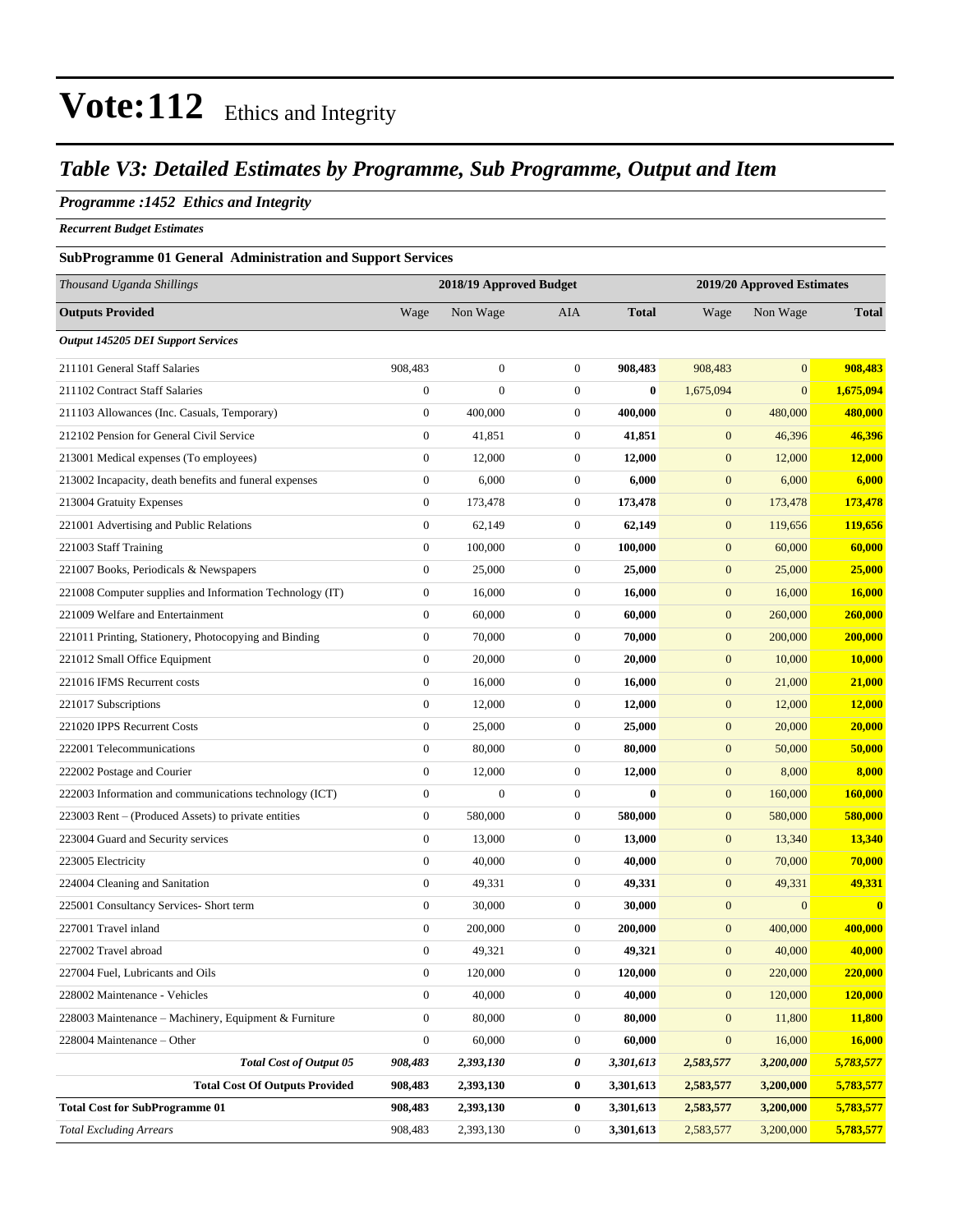#### **SubProgramme 02 Ethics**

| Wage         | Non Wage         | <b>AIA</b>     | <b>Total</b>            | Wage                  | Non Wage                     | <b>Total</b>               |
|--------------|------------------|----------------|-------------------------|-----------------------|------------------------------|----------------------------|
|              |                  |                |                         |                       |                              |                            |
| $\mathbf{0}$ | 60,000           | $\overline{0}$ |                         | $\mathbf{0}$          | $\overline{0}$               | $\mathbf{0}$               |
| $\mathbf{0}$ | 151,000          | $\overline{0}$ |                         | $\mathbf{0}$          | 480,000                      | 480,000                    |
| $\mathbf{0}$ | $\boldsymbol{0}$ | $\Omega$       | $\bf{0}$                | $\mathbf{0}$          | 20,000                       | 20,000                     |
| $\mathbf{0}$ | $\overline{0}$   | $\overline{0}$ | $\bf{0}$                | $\overline{0}$        | 100,000                      | 100,000                    |
| $\Omega$     | $\overline{0}$   | $\mathbf{0}$   | $\mathbf{0}$            | $\mathbf{0}$          | 50,000                       | 50,000                     |
| $\mathbf{0}$ | $\overline{0}$   | $\mathbf{0}$   | $\bf{0}$                | $\mathbf{0}$          | 10,000                       | 10,000                     |
| $\mathbf{0}$ | $\overline{0}$   | $\overline{0}$ | $\bf{0}$                | $\mathbf{0}$          | 10,000                       | 10,000                     |
| $\Omega$     | $\Omega$         | $\Omega$       | $\mathbf{0}$            | $\mathbf{0}$          | 8,787                        | 8,787                      |
| 0            | 211,000          | 0              | 211,000                 | $\boldsymbol{\theta}$ | 678,787                      | 678,787                    |
| $\bf{0}$     | 211,000          | $\bf{0}$       |                         | $\bf{0}$              | 678,787                      | 678,787                    |
| $\mathbf{0}$ | 211,000          | $\mathbf{0}$   | 211,000                 | $\bf{0}$              | 678,787                      | 678,787                    |
| $\theta$     | 211,000          | $\Omega$       | 211,000                 | $\mathbf{0}$          | 678,787                      | 678,787                    |
|              |                  |                | 2018/19 Approved Budget |                       | 60,000<br>151,000<br>211,000 | 2019/20 Approved Estimates |

#### **SubProgramme 03 Law, Policy Formulation and Dissemination**

| Thousand Uganda Shillings                                                 |                  | 2018/19 Approved Budget |                |              |                       | 2019/20 Approved Estimates |                        |
|---------------------------------------------------------------------------|------------------|-------------------------|----------------|--------------|-----------------------|----------------------------|------------------------|
| <b>Outputs Provided</b>                                                   | Wage             | Non Wage                | <b>AIA</b>     | <b>Total</b> | Wage                  | Non Wage                   | <b>Total</b>           |
| Output 145201 Formulation and monitoring of Policies, laws and strategies |                  |                         |                |              |                       |                            |                        |
| 211103 Allowances (Inc. Casuals, Temporary)                               | $\mathbf{0}$     | $\mathbf{0}$            | $\mathbf{0}$   | $\bf{0}$     | $\mathbf{0}$          | 32,000                     | 32,000                 |
| 221002 Workshops and Seminars                                             | $\boldsymbol{0}$ | 150,000                 | 0              | 150,000      | $\boldsymbol{0}$      | 400,000                    | 400,000                |
| 221011 Printing, Stationery, Photocopying and Binding                     | $\Omega$         | $\boldsymbol{0}$        | $\overline{0}$ | $\bf{0}$     | $\mathbf{0}$          | 6,129                      | 6,129                  |
| 227001 Travel inland                                                      | $\Omega$         | $\overline{0}$          | $\overline{0}$ | $\bf{0}$     | $\mathbf{0}$          | 15,000                     | 15,000                 |
| 227002 Travel abroad                                                      | $\mathbf{0}$     | $\overline{0}$          | $\Omega$       | $\bf{0}$     | $\overline{0}$        | 100,000                    | 100,000                |
| 227004 Fuel, Lubricants and Oils                                          | $\mathbf{0}$     | 0                       | $\overline{0}$ | $\bf{0}$     | $\mathbf{0}$          | 8,000                      | 8,000                  |
| 228002 Maintenance - Vehicles                                             | $\mathbf{0}$     | $\mathbf{0}$            | $\overline{0}$ | $\bf{0}$     | $\mathbf{0}$          | 16,000                     | 16,000                 |
| 228004 Maintenance – Other                                                | $\mathbf{0}$     | $\overline{0}$          | $\overline{0}$ | $\mathbf{0}$ | $\overline{0}$        | 22,871                     | 22,871                 |
| <b>Total Cost of Output 01</b>                                            | 0                | 150,000                 | 0              | 150,000      | $\boldsymbol{\theta}$ | 600,000                    | 600,000                |
| <b>Total Cost Of Outputs Provided</b>                                     | $\bf{0}$         | 150,000                 | $\bf{0}$       | 150,000      | $\bf{0}$              | 600,000                    | 600,000                |
| <b>Total Cost for SubProgramme 03</b>                                     | $\bf{0}$         | 150,000                 | $\bf{0}$       | 150,000      | $\bf{0}$              | 600,000                    | 600,000                |
| <b>Total Excluding Arrears</b>                                            | $\overline{0}$   | 150,000                 | 0              | 150,000      | $\mathbf{0}$          | 600,000                    | 600,000                |
| <b>SubProgramme 04 Internal Audit Department</b>                          |                  |                         |                |              |                       |                            |                        |
|                                                                           |                  | $0.0101040 + 0.01011$   |                |              | $2010/20 \pm 1$       |                            | $-1.77 \times 10^{-1}$ |

| Thousand Uganda Shillings                   | 2018/19 Approved Budget |          | 2019/20 Approved Estimates |              |          |          |              |
|---------------------------------------------|-------------------------|----------|----------------------------|--------------|----------|----------|--------------|
| <b>Outputs Provided</b>                     | Wage                    | Non Wage | AIA                        | <b>Total</b> | Wage     | Non Wage | <b>Total</b> |
| Output 145209 Internal Management Controls  |                         |          |                            |              |          |          |              |
| 211103 Allowances (Inc. Casuals, Temporary) |                         | 40,000   |                            | 40,000       | 0        | 30,000   | 30,000       |
| 227001 Travel inland                        | $\Omega$                |          |                            | 0            | $\Omega$ | 20,000   | 20,000       |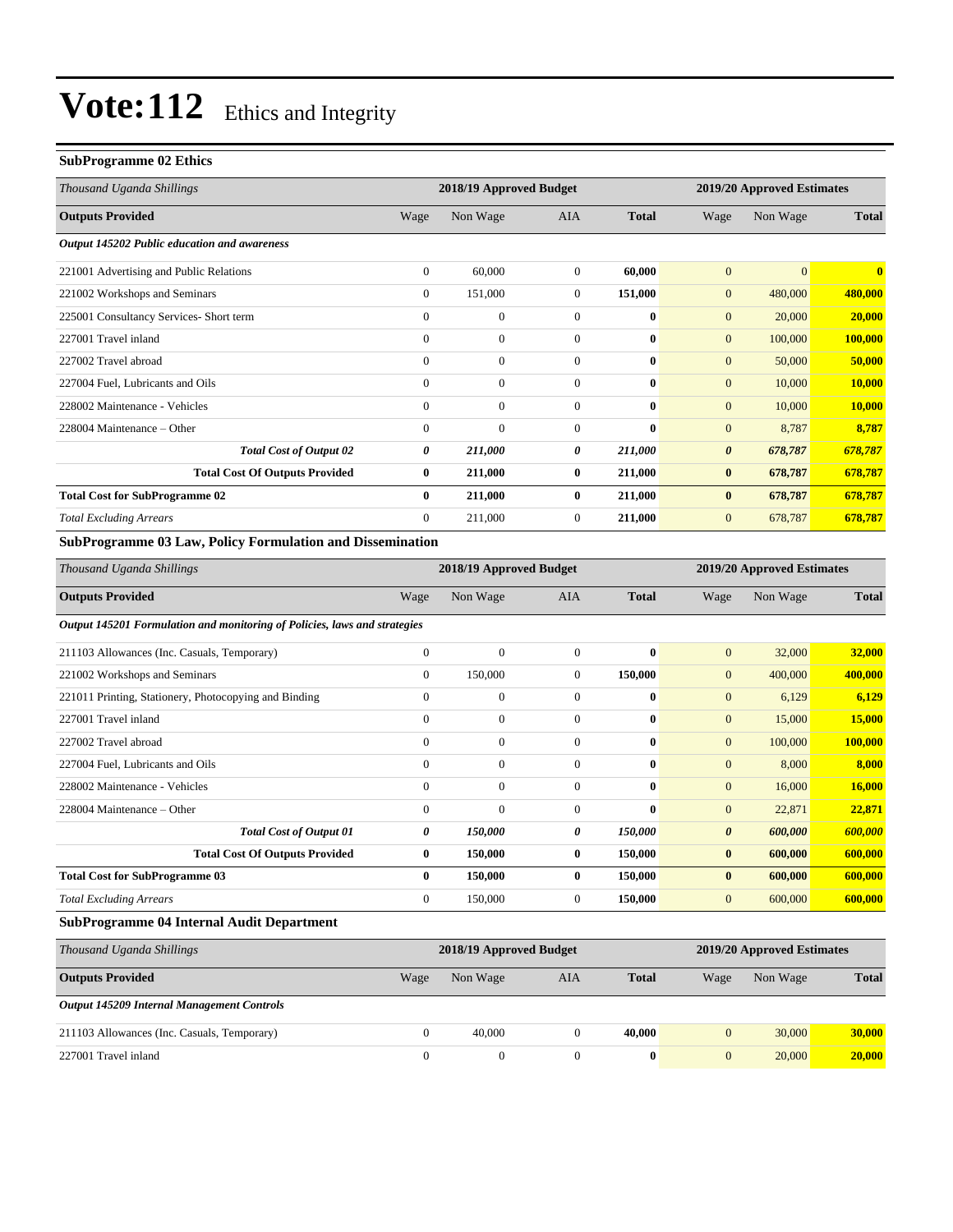| 227002 Travel abroad                                                       | $\boldsymbol{0}$ | $\boldsymbol{0}$        | 0                | 0            | $\mathbf{0}$          | 10,000                     | 10,000        |  |  |
|----------------------------------------------------------------------------|------------------|-------------------------|------------------|--------------|-----------------------|----------------------------|---------------|--|--|
| <b>Total Cost of Output 09</b>                                             | 0                | 40,000                  | 0                | 40,000       | $\boldsymbol{\theta}$ | 60,000                     | 60,000        |  |  |
| <b>Total Cost Of Outputs Provided</b>                                      | 0                | 40,000                  | $\boldsymbol{0}$ | 40,000       | $\bf{0}$              | 60,000                     | 60,000        |  |  |
| <b>Total Cost for SubProgramme 04</b>                                      | 0                | 40,000                  | $\bf{0}$         | 40,000       | $\bf{0}$              | 60,000                     | 60,000        |  |  |
| <b>Total Excluding Arrears</b>                                             | $\boldsymbol{0}$ | 40,000                  | $\boldsymbol{0}$ | 40,000       | $\mathbf{0}$          | 60,000                     | 60,000        |  |  |
| <b>SubProgramme 05 Religious Affairs</b>                                   |                  |                         |                  |              |                       |                            |               |  |  |
| Thousand Uganda Shillings                                                  |                  | 2018/19 Approved Budget |                  |              |                       | 2019/20 Approved Estimates |               |  |  |
| <b>Outputs Provided</b>                                                    | Wage             | Non Wage                | AIA              | <b>Total</b> | Wage                  | Non Wage                   | <b>Total</b>  |  |  |
| Output 145206 Harmonisation of Religious Organisations                     |                  |                         |                  |              |                       |                            |               |  |  |
| 211103 Allowances (Inc. Casuals, Temporary)                                | $\boldsymbol{0}$ | 55,000                  | 0                | 55,000       | $\mathbf{0}$          | 37,500                     | 37,500        |  |  |
| 221001 Advertising and Public Relations                                    | $\boldsymbol{0}$ | $\overline{0}$          | $\boldsymbol{0}$ | $\bf{0}$     | $\mathbf{0}$          | 5,600                      | 5,600         |  |  |
| 221002 Workshops and Seminars                                              | $\boldsymbol{0}$ | 160,000                 | $\boldsymbol{0}$ | 160,000      | $\mathbf{0}$          | 160,000                    | 160,000       |  |  |
| 221009 Welfare and Entertainment                                           | $\boldsymbol{0}$ | 40,000                  | 0                | 40,000       | $\mathbf{0}$          | 29,500                     | 29,500        |  |  |
| 221011 Printing, Stationery, Photocopying and Binding                      | $\boldsymbol{0}$ | 10,000                  | $\boldsymbol{0}$ | 10,000       | $\mathbf{0}$          | 10,000                     | <b>10,000</b> |  |  |
| 223003 Rent – (Produced Assets) to private entities                        | $\boldsymbol{0}$ | $\mathbf{0}$            | 0                | 0            | $\mathbf{0}$          | 14,400                     | 14,400        |  |  |
| 225001 Consultancy Services- Short term                                    | $\boldsymbol{0}$ | $\overline{0}$          | $\boldsymbol{0}$ | $\bf{0}$     | $\mathbf{0}$          | 20,000                     | 20,000        |  |  |
| 227001 Travel inland                                                       | $\boldsymbol{0}$ | 20,000                  | $\boldsymbol{0}$ | 20,000       | $\mathbf{0}$          | 38,000                     | 38,000        |  |  |
| 227004 Fuel, Lubricants and Oils                                           | $\boldsymbol{0}$ | 15,000                  | 0                | 15,000       | $\mathbf{0}$          | 40,000                     | 40,000        |  |  |
| 228002 Maintenance - Vehicles                                              | $\boldsymbol{0}$ | 10,000                  | $\boldsymbol{0}$ | 10,000       | $\mathbf{0}$          | 15,000                     | 15,000        |  |  |
| 228004 Maintenance – Other                                                 | 0                | 50,000                  | 0                | 50,000       | $\mathbf{0}$          | $\overline{0}$             |               |  |  |
| Total Cost of Output 06                                                    | 0                | 360,000                 | 0                | 360,000      | $\boldsymbol{\theta}$ | 370,000                    | 370,000       |  |  |
| <b>Total Cost Of Outputs Provided</b>                                      | 0                | 360,000                 | 0                | 360,000      | $\bf{0}$              | 370,000                    | 370,000       |  |  |
| <b>Total Cost for SubProgramme 05</b>                                      | 0                | 360,000                 | $\bf{0}$         | 360,000      | $\bf{0}$              | 370,000                    | 370,000       |  |  |
| <b>Total Excluding Arrears</b>                                             | $\boldsymbol{0}$ | 360,000                 | $\boldsymbol{0}$ | 360,000      | $\mathbf{0}$          | 370,000                    | 370,000       |  |  |
| SubProgramme 06 Coordination of National Anti-Corruption Strategies (NACS) |                  |                         |                  |              |                       |                            |               |  |  |
| Thousand Uganda Shillings                                                  |                  | 2018/19 Approved Budget |                  |              |                       | 2019/20 Approved Estimates |               |  |  |
| <b>Outputs Provided</b>                                                    | Wage             | Non Wage                | AIA              | <b>Total</b> | Wage                  | Non Wage                   | <b>Total</b>  |  |  |
| Output 145204 National Anti Corruption Strategy Coordinated                |                  |                         |                  |              |                       |                            |               |  |  |
| 211103 Allowances (Inc. Casuals, Temporary)                                | 0                | 10,000                  | $\Omega$         | 10,000       | $\mathbf{0}$          | 80,000                     | 80,000        |  |  |
| 221002 Workshops and Seminars                                              | $\boldsymbol{0}$ | 120,000                 | $\boldsymbol{0}$ | 120,000      | $\boldsymbol{0}$      | 250,000                    | 250,000       |  |  |
| 221009 Welfare and Entertainment                                           | $\boldsymbol{0}$ | $\boldsymbol{0}$        | $\boldsymbol{0}$ | 0            | $\boldsymbol{0}$      | 20,000                     | 20,000        |  |  |
| 227001 Travel inland                                                       | $\boldsymbol{0}$ | 120,000                 | $\boldsymbol{0}$ | 120,000      | $\boldsymbol{0}$      | 80,000                     | 80,000        |  |  |
| 227002 Travel abroad                                                       | $\boldsymbol{0}$ | $\boldsymbol{0}$        | $\boldsymbol{0}$ | 0            | $\boldsymbol{0}$      | 50,000                     | 50,000        |  |  |
| 227004 Fuel, Lubricants and Oils                                           | $\boldsymbol{0}$ | $\mathbf{0}$            | 0                | $\bf{0}$     | $\mathbf{0}$          | 20,000                     | 20,000        |  |  |
| <b>Total Cost of Output 04</b>                                             | 0                | 250,000                 | 0                | 250,000      | 0                     | 500,000                    | 500,000       |  |  |
| <b>Total Cost Of Outputs Provided</b>                                      | 0                | 250,000                 | $\boldsymbol{0}$ | 250,000      | $\boldsymbol{0}$      | 500,000                    | 500,000       |  |  |
| <b>Total Cost for SubProgramme 06</b>                                      | 0                | 250,000                 | $\bf{0}$         | 250,000      | $\bf{0}$              | 500,000                    | 500,000       |  |  |

*Total Excluding Arrears* 0 250,000 0 **250,000** 0 500,000 **500,000**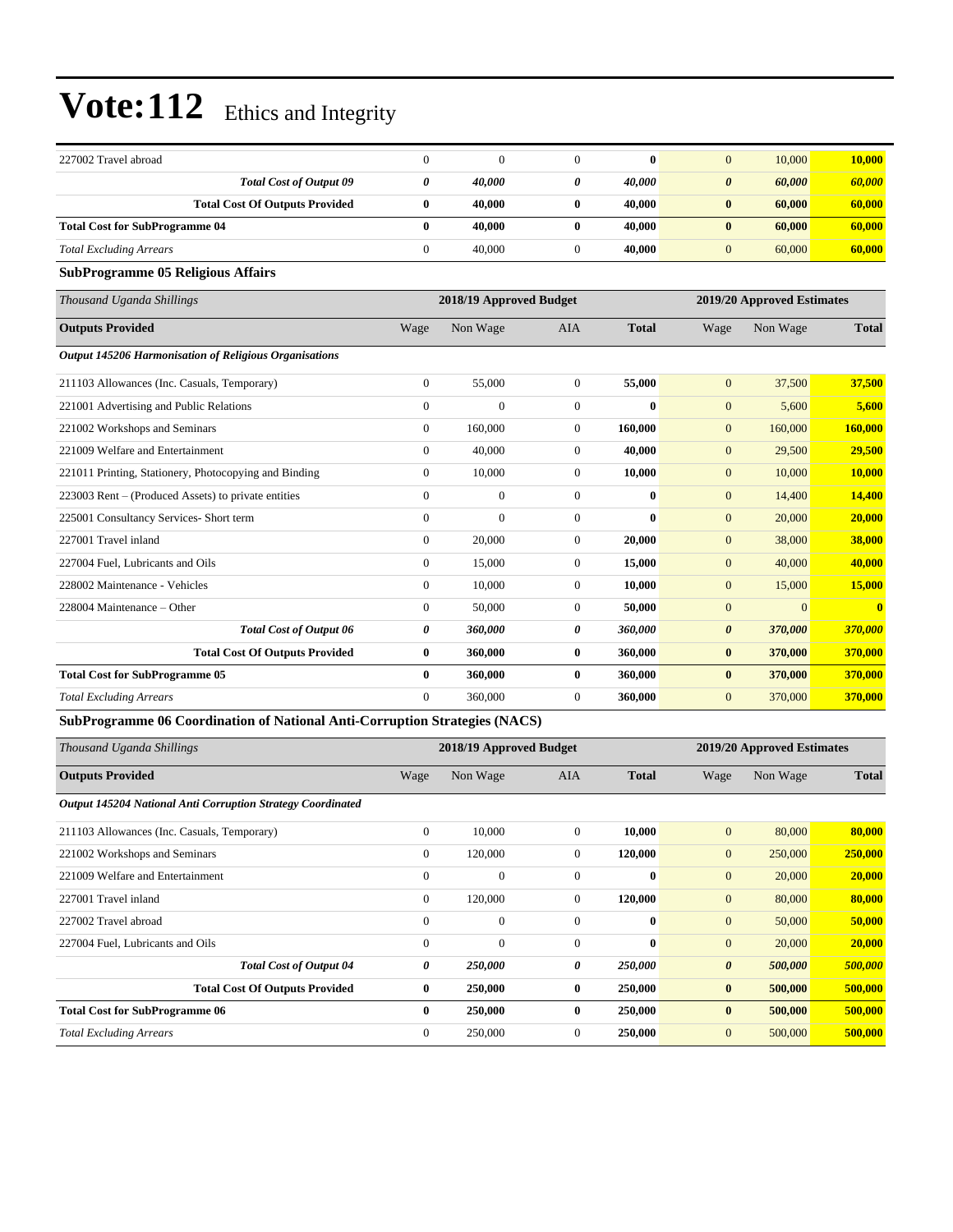#### **SubProgramme 07 Pornography Control Committee (PCC)**

| Thousand Uganda Shillings                             |                | 2018/19 Approved Budget |                |              |                       | 2019/20 Approved Estimates |                         |  |
|-------------------------------------------------------|----------------|-------------------------|----------------|--------------|-----------------------|----------------------------|-------------------------|--|
| <b>Outputs Provided</b>                               | Wage           | Non Wage                | <b>AIA</b>     | <b>Total</b> | Wage                  | Non Wage                   | <b>Total</b>            |  |
| Output 145207 Elimination of Pornography              |                |                         |                |              |                       |                            |                         |  |
| 211103 Allowances (Inc. Casuals, Temporary)           | $\mathbf{0}$   | 200,000                 | $\mathbf{0}$   | 200,000      | $\mathbf{0}$          | 273,600                    | 273,600                 |  |
| 221002 Workshops and Seminars                         | $\mathbf{0}$   | 207,500                 | $\mathbf{0}$   | 207,500      | $\mathbf{0}$          | 300,000                    | 300,000                 |  |
| 221009 Welfare and Entertainment                      | $\mathbf{0}$   | 20,000                  | $\mathbf{0}$   | 20,000       | $\boldsymbol{0}$      | $\overline{0}$             | $\mathbf{0}$            |  |
| 221011 Printing, Stationery, Photocopying and Binding | $\mathbf{0}$   | 8,000                   | $\mathbf{0}$   | 8,000        | $\overline{0}$        | $\overline{0}$             | $\mathbf{0}$            |  |
| 227001 Travel inland                                  | $\mathbf{0}$   | 40,000                  | $\mathbf{0}$   | 40,000       | $\boldsymbol{0}$      | $\overline{0}$             | $\overline{\mathbf{0}}$ |  |
| 227002 Travel abroad                                  | $\mathbf{0}$   | $\mathbf{0}$            | $\mathbf{0}$   | $\bf{0}$     | $\mathbf{0}$          | 26,400                     | 26,400                  |  |
| 228003 Maintenance – Machinery, Equipment & Furniture | $\overline{0}$ | 153,389                 | $\Omega$       | 153,389      | $\overline{0}$        | $\Omega$                   | $\mathbf{0}$            |  |
| <b>Total Cost of Output 07</b>                        | 0              | 628,889                 | 0              | 628,889      | $\boldsymbol{\theta}$ | 600,000                    | 600,000                 |  |
| <b>Total Cost Of Outputs Provided</b>                 | $\bf{0}$       | 628,889                 | $\bf{0}$       | 628,889      | $\bf{0}$              | 600,000                    | 600,000                 |  |
| <b>Total Cost for SubProgramme 07</b>                 | $\bf{0}$       | 628,889                 | $\bf{0}$       | 628,889      | $\bf{0}$              | 600,000                    | 600,000                 |  |
| <b>Total Excluding Arrears</b>                        | $\overline{0}$ | 628,889                 | $\overline{0}$ | 628,889      | $\mathbf{0}$          | 600,000                    | 600,000                 |  |
| _ _ _ _ _ _                                           |                |                         |                |              |                       |                            |                         |  |

*Development Budget Estimates*

#### **Project 1226 Support to Directorate of Ethics and Integrity**

| Thousand Uganda Shillings                                              |           | 2018/19 Approved Budget       |              |              |                       | 2019/20 Approved Estimates    |                         |
|------------------------------------------------------------------------|-----------|-------------------------------|--------------|--------------|-----------------------|-------------------------------|-------------------------|
| <b>Capital Purchases</b>                                               |           | <b>GoU Dev't External Fin</b> | <b>AIA</b>   | <b>Total</b> |                       | <b>GoU Dev't External Fin</b> | <b>Total</b>            |
| Output 145275 Purchase of Motor Vehicles and Other Transport Equipment |           |                               |              |              |                       |                               |                         |
| 312201 Transport Equipment                                             | 190,000   | $\overline{0}$                | $\mathbf{0}$ | 190,000      | $\mathbf{0}$          | $\overline{0}$                | $\overline{\mathbf{0}}$ |
| 312213 ICT Equipment                                                   | 20,597    | $\boldsymbol{0}$              | $\mathbf{0}$ | 20,597       | $\mathbf{0}$          | $\overline{0}$                | $\mathbf{0}$            |
| Total Cost Of Output 145275                                            | 210,597   | 0                             | 0            | 210,597      | $\boldsymbol{\theta}$ | $\boldsymbol{\theta}$         | $\boldsymbol{\theta}$   |
| <b>Total Cost for Capital Purchases</b>                                | 210,597   | $\boldsymbol{0}$              | $\mathbf{0}$ | 210,597      | $\mathbf{0}$          | $\overline{0}$                | $\bf{0}$                |
| <b>Total Cost for Project: 1226</b>                                    | 210,597   | $\boldsymbol{0}$              | $\mathbf{0}$ | 210,597      | $\mathbf{0}$          | $\overline{0}$                | $\mathbf{0}$            |
| <b>Total Excluding Arrears</b>                                         | 210,597   | $\mathbf{0}$                  | $\mathbf{0}$ | 210,597      | $\overline{0}$        | $\overline{0}$                | $\mathbf{0}$            |
|                                                                        | GoU       | <b>External Fin</b>           | <b>AIA</b>   | <b>Total</b> | GoU                   | <b>External Fin</b>           | <b>Total</b>            |
| <b>Total Cost for Programme 52</b>                                     | 5,152,099 | $\bf{0}$                      | $\bf{0}$     | 5,152,099    | 8,592,364             | $\bf{0}$                      | 8,592,364               |
| <b>Total Excluding Arrears</b>                                         | 5,152,099 | $\boldsymbol{0}$              | $\mathbf{0}$ | 5,152,099    | 8,592,364             | $\overline{0}$                | 8,592,364               |
|                                                                        | GoU       | <b>External Fin</b>           | <b>AIA</b>   | <b>Total</b> | GoU                   | <b>External Fin.</b>          | <b>Total</b>            |
| <b>Grand Total for Vote 112</b>                                        | 5,152,099 | $\bf{0}$                      | $\bf{0}$     | 5,152,099    | 8,592,364             | $\bf{0}$                      | 8,592,364               |
| <b>Total Excluding Arrears</b>                                         | 5,152,099 | $\boldsymbol{0}$              | $\mathbf{0}$ | 5,152,099    | 8,592,364             | $\overline{0}$                | 8,592,364               |